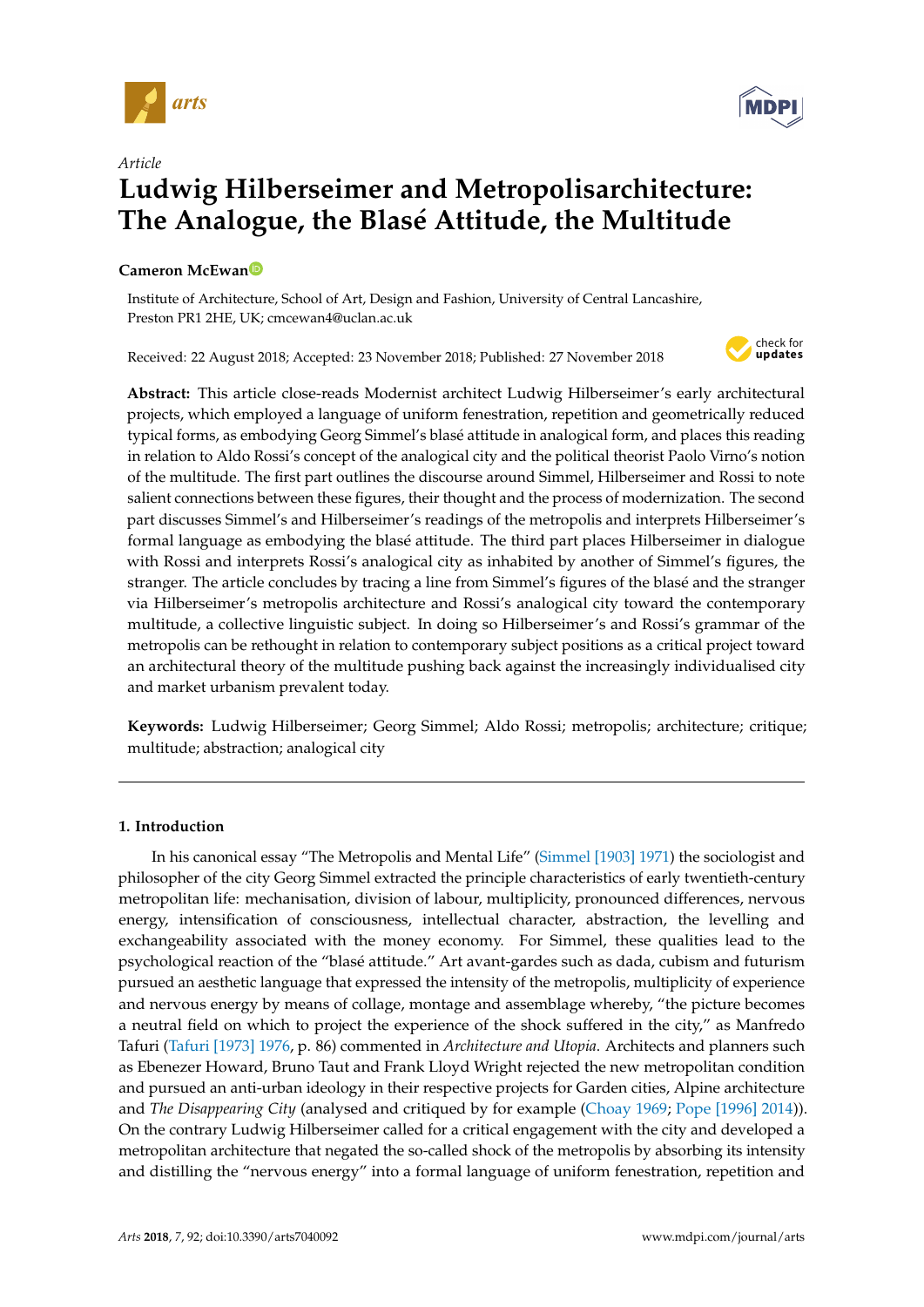geometrically reduced typical forms (also refer [\(Mertins and Jennings](#page-13-3) [2010\)](#page-13-3), which contextualises Hilberseimer's relationship to the avant-garde art groups of the 1920s).

The aim of this article is to close-read Hilberseimer's early architectural projects, which employed typical forms and uniform "expressionless" architecture, as the architectural analogue of Simmel's figure of the blasé attitude, placing this in relation to Aldo Rossi's notion of the analogical city and the political theorist Paolo Virno's reading of the contemporary "multitude." For Virno the multitude is a collective linguistic subject who inhabits the "linguistic formation" of the metropolis [\(Virno](#page-14-0) [2008\)](#page-14-0), and whom, like Simmel's blasé individual, is characterised by abstraction and intellectual character, which Virno, following Marx, calls the General Intellect [\(Virno](#page-13-4) [2004\)](#page-13-4). The multitude is an echo of Rossi's notion of collective memory and resonates with the collective subjectivity of Simmel's blasé individual. There is an implicit lineage which I will read in what follows. I argue the blasé attitude, described by Simmel as a way the metropolitan subject internalises the "shock" of the metropolis, is given what I call here "analogical form" in the architecture (the metropolis architecture) of Hilberseimer. The analogue is understood by drawing on Aldo Rossi's notion of the analogical city where the city is the analogue of the collective memory of its people and where thought becomes form (Rossi [\[1996\]](#page-13-5) [1982;](#page-13-5) [Rossi](#page-13-6) [1976\)](#page-13-6). Rossi's idea of collective memory corresponds in some respect with what Hilberseimer has said in *The New City* where he writes how "social, spiritual, political and economic forces" change the "structure" of the city [\(Hilberseimer](#page-13-7) [1944,](#page-13-7) p. 54) and in *The Nature of Cities*: "Cities are an expression of particular spiritual and material, social and political conditions, influenced and modified by the forms of production and the means of communication" [\(Hilberseimer](#page-13-8) [1955,](#page-13-8) p. 13). Or following Virno, analogical city is a "real abstraction."

This article therefore operates specifically in relation to Hilberseimer and Simmel, yet in broader terms it links Hilberseimer's metropolis architecture with Aldo Rossi's analogical architecture, and Simmel's blasé figure with the figure of the multitude in Virno's thought. The questions posed in the article, related to the city, history, the discipline, the relation between thought and modernization processes, design and critique, individual agency and the collective subject, and architecture as critical activity, seek to remain open. The methodological approach is theoretical and operative rather than strictly historical. I approach from the point of view that architecture, as not only buildings and the city structures, but as drawing, image, text, thought, spatial and signifying practice, is a language, is subject to reading, close-reading and re-reading toward the opening up of discourse and an engagement with intellectual culture more widely.

In the first part of this article, entitled "The Shock of the Metropolis," I will briefly survey some of the ways in which the figures discussed here (Simmel, Hilberseimer, Rossi, Virno) and the salient ideas (metropolis, the blasé attitude, language, the analogue, multitude) are already discursively linked and the historical context within which the ideas took form. In the second part, entitled "Metropolis Architecture: Hilberseimer. Typical Form, Repetition, the Blasé Attitude," I discuss the formal language of Hilberseimer's architecture through a reading of a selection of his projects to elucidate notions of repetition, seriality, uniformity, the logic of which is typicality. I interpret the corresponding readings of the metropolis put forward by Simmel and Hilberseimer in relation to Hilberseimer's art theoretical writings, which put forward a "law of form" where the notion of the particular is rejected and the typical is emphasised. Although Hilberseimer never mentions Simmel directly, there is a connection in the way their thought on the metropolis coincides and I argue that Hilberseimer's projects embody Simmel's blasé figure. In the third part, entitled "Analogical City: Rossi. The Analogue, Collective Memory, the Stranger," I argue that Rossi's projects develop a conceptual and formal dialogue with Hilberseimer's projects and that Hilberseimer's Simmelian interpretation of the metropolis corresponds to Rossi's idea of collective memory and the analogical city. I interpret Rossi's collage project Analogical City: Panel as inhabited with Simmel's "stranger," a figure associated with the blasé attitude. In my conclusion "Metropolis and Multitude" I briefly trace a line from Simmel's figures of the blasé and the stranger to Hilberseimer's metropolis architecture and Rossi's analogical city, toward the figure of the contemporary multitude (specifically [\(Virno](#page-13-4) [2004,](#page-13-4) [2008\)](#page-14-0); and more broadly [\(Hardt and Negri](#page-13-9) [2009;](#page-13-9)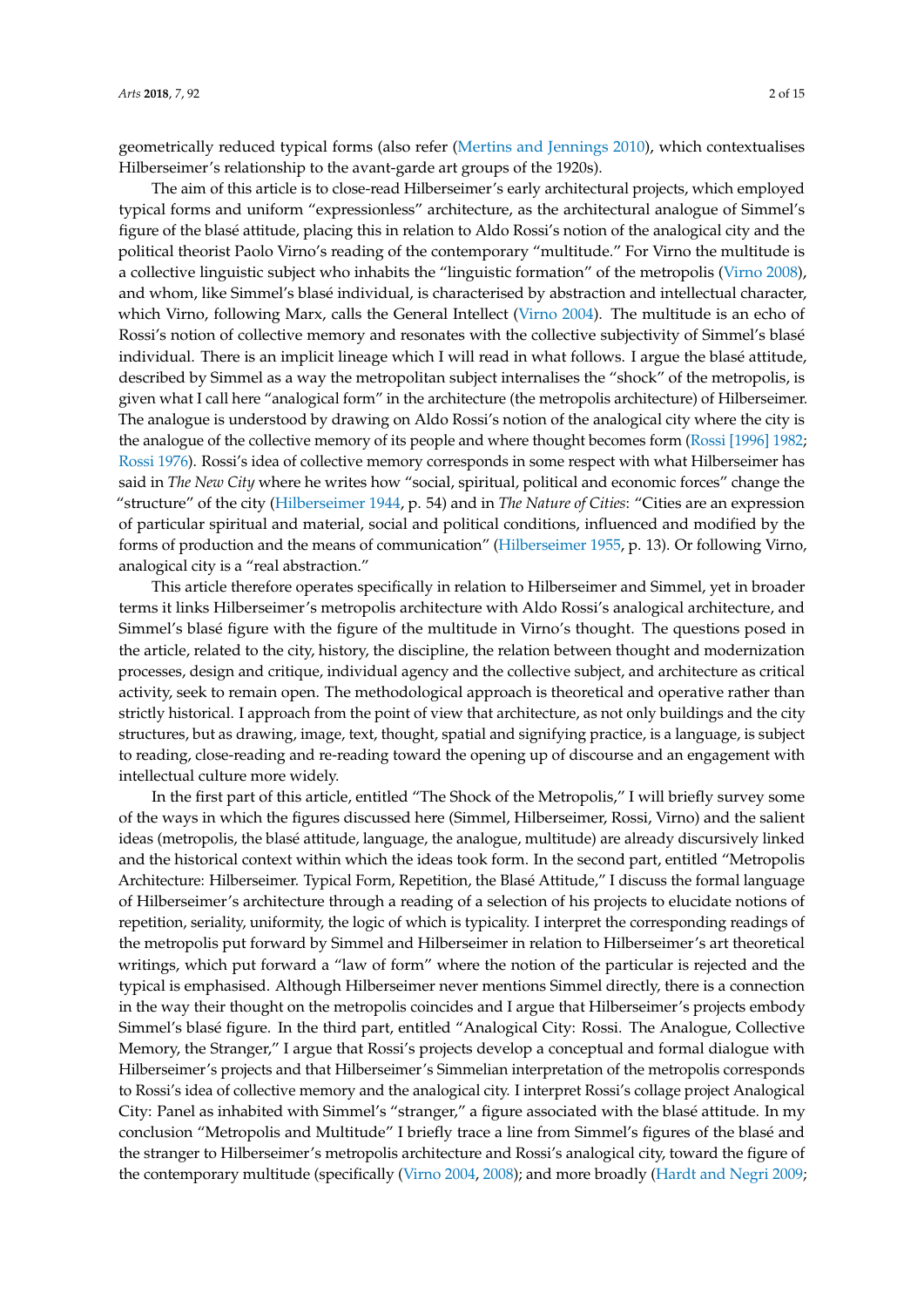[Marazzi](#page-13-10) [2011;](#page-13-10) [Lazzarato](#page-13-11) [2014\)](#page-13-11)). In doing so Hilberseimer's and Rossi's architectural grammar of the metropolis can be rethought in relation to contemporary subject positions as a critical project toward an architectural theory of the multitude and model to push back against the increasingly individualised city and market urbanism prevalent today (such as what is put forward by for instance [\(Schumacher](#page-13-12) [2015\)](#page-13-12)).

#### **2. The Shock of the Metropolis**

The expansion of cities toward the end of the nineteenth-century and into the twentieth, their transformation, rapid urbanisation and new forms of subjective experience led to what became known as the metropolis. In her analysis of the modern city, Françoise Choay has described the double experience of the metropolis at this time which, "revolutionise[d] not only the spatial organisation, but also the mentality of the city dweller" [\(Choay](#page-12-0) [1969,](#page-12-0) p. 8). On one hand the city densified, forcing expansion beyond a traditional boundary. At the same time the city was divided into a "production–consumption dichotomy" as Choay notes forcing new forms of circulation, mechanisation, communication and infrastructural development and reorganisation. Writing in his significantly titled text *Die Groszstadt*, Otto Wagner [\(Wagner \[1911\]](#page-14-1) [2014\)](#page-14-1) recognised the fundamental difference in scale and experience of the modern metropolis against the traditional notion of "city." Wagner wrote about the economic conditions of the city and how the logic of mobility, movement and infrastructure shaped the form of the city, key themes that are picked up in Hilberseimer's theory of the metropolis. On the other hand, for Choay the new urban order derived from industrial-capitalist production and was not easily assimilated by the city dweller because of the economic drive, demographic concentration and as she says, "increasingly abstract means of communication" toward the "acceleration of history" [\(Choay](#page-12-0) [1969,](#page-12-0) p. 9), leading to what Tafuri called the "shock provoked by the metropolis" in *Architecture and Utopia* (Tafuri [\[1973\]](#page-13-1) [1976,](#page-13-1) p. 89). It is precisely for these reasons that the metropolis is the founding site of modernism and avant-garde experiment that engendered, as Anthony Vidler writes in *Warped Space*, "a culture of interpretation dedicated to the study and explanation of these new urban phenomena and their social effects . . . " [\(Vidler](#page-13-13) [2000,](#page-13-13) p. 25). As is well documented, thinkers such as Walter Benjamin, Georg Simmel and later Theodor Adorno responded to the development of the metropolis, the social effects of modernity and mental life through different forms of critique. A recent example of how the Frankfurt School of thought can be reread is Sven-Olov [Wallenstein'](#page-14-2)s [\(2016\)](#page-14-2) *Architecture, Critique, Ideology* which draws in particular on Adorno to develop a critical theory of modern architecture [\(Tafuri \[1980\]](#page-13-14) [1990;](#page-13-14) [Cacciari](#page-12-1) [1993;](#page-12-1) [Hays](#page-13-15) [1995\)](#page-13-15).

In the following I focus on how Simmel's thought is implicated specifically in the city thinking of Manfredo Tafuri and Massimo Cacciari, who were part of the wider "Venice School" group of historians and theorists of the 1960s and 70s who included Francesco dal Co, Alberto Asor Rosa and Antonio Negri. The story of the Venice School is conflicted. For alternative readings of the period and the intellectual discourse, Patrizia Lombardo has considered the intellectual and historical context around Cacciari's thought in her "Introduction: The Philosophy of the City" for [Cacciari'](#page-12-1)s [\(1993\)](#page-12-1) *Architecture and Nihilism*, while in *The Project of Autonomy* Pier Vittorio Aureli [\(Aureli](#page-12-2) [2008] [2013\)](#page-12-2) has discussed what he calls the "Venice Group" focused around architect Aldo Rossi.

In Cacciari's *Architecture and Nihilism*, a history of negative critique as it relates to the development of the Metropolis, Simmel's 1903 text "Metropolis and Mental Life" is a point of departure with Cacciari setting up a dialogue with Benjamin's interpretation of Baudelaire. For Cacciari, negative thought is a critical approach that stresses the irreducible nature of contradiction and crisis within capitalist development. Negative thought registers the discontinuities of history, "the leaps, the ruptures" as Cacciari writes but not the historical flow [\(Cacciari](#page-12-1) [1993,](#page-12-1) p. 13). Following Simmel, Cacciari reads the metropolis as abstracting notions of the personal and the emotional toward a calculating rational subjectivity [\(Cacciari](#page-12-1) [1993,](#page-12-1) p. 4). In a fundamental passage in *The Philosophy of Money* Simmel called this "the calculating character of modern times" and writes about the "rationalistic character [of contemporary life] betrays the influence of money," [\(Simmel](#page-13-16) [1900] [1997,](#page-13-16) p. 443) whereby the "cognitive ideal is to conceive of the world as a huge arithmetical problem, to conceive events and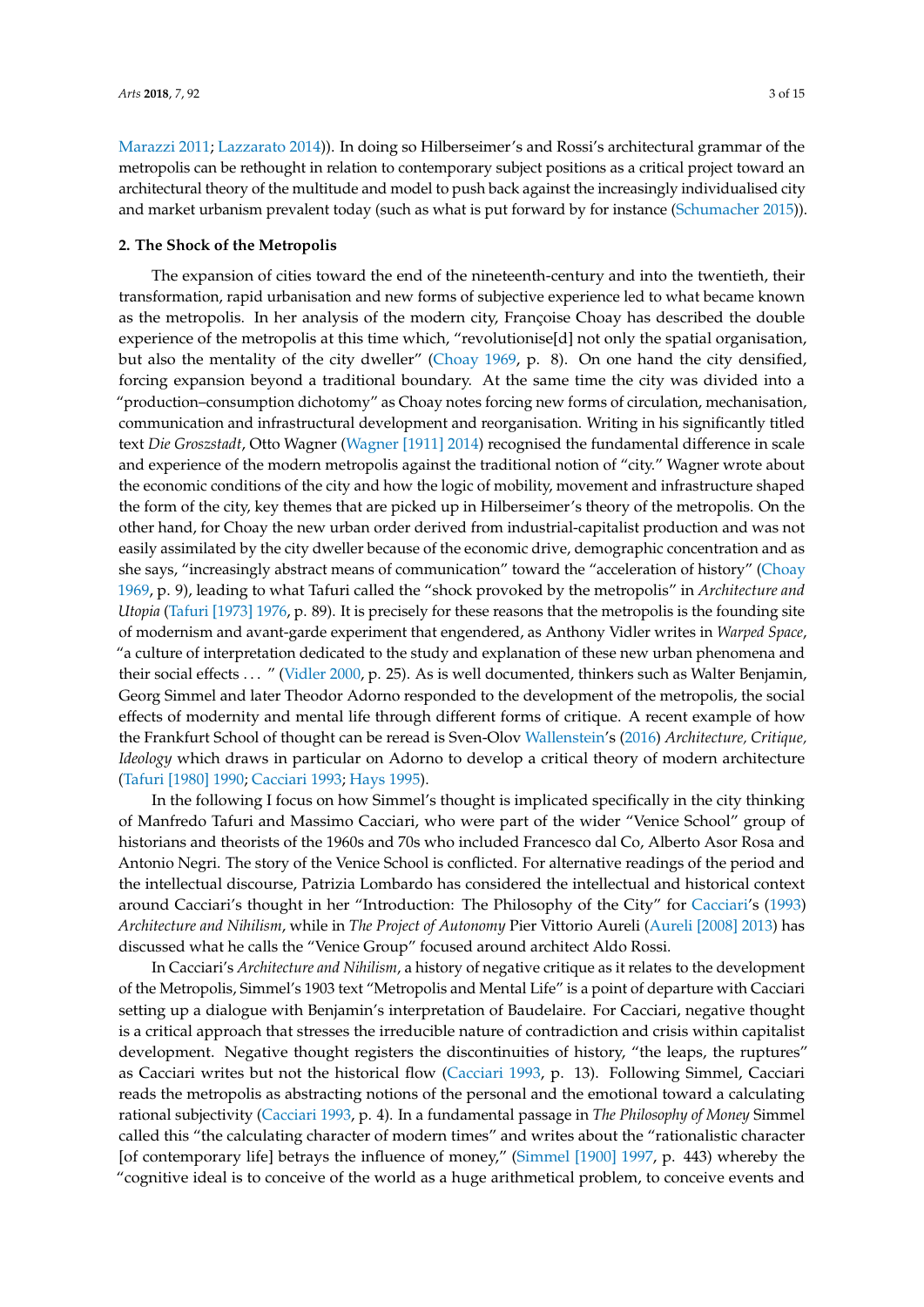the qualitative distinction of things as a system of numbers" [\(Simmel](#page-13-16) [1900] [1997,](#page-13-16) p. 444). It is not hard to recognise the continued relevance of Simmel's observations on the "calculating character" and objectification of urban life read today in terms of market-based urbanism and the metric-based quantification of living experience.

Cacciari's close-reading of Simmel's "Metropolis and Mental Life" was the primary reference point for Manfredo Tafuri's interpretation of Simmel's idea of the metropolitan condition. Having quoted fragments of Simmel's essay: "the metropolis, identified as the seat of the 'money economy.' The 'intensification of nervous stimulation' induced by the 'rapid crowding of changing images, the sharp discontinuity in the grasp of a single glance, and the unexpectedness of onrushing impressions'" Tafuri notes how the conditions described by Simmel generate the blasé attitude of the individual, which Tafuri calls the "man without quality" who is "indifferent to value" [\(Tafuri](#page-13-1) [1973] [1976,](#page-13-1) p. 86). For Tafuri, Simmel's consideration of the metropolis summarise the concerns of the modernist avant-garde: "The problem was, in fact, how to render active the intensification of nervous stimulation," and Tafuri offers a critical strategy: "to absorb the shock provoked by the metropolis by transforming it into a new principle of dynamic development . . . " [\(Tafuri](#page-13-1) [1973] [1976,](#page-13-1) pp. 88-89). In the following section I will come back to this point to elaborate the connection between Simmel's thought and Hilberseimer's metropolis architecture, a link which seems to have been left hanging by Tafuri. For instance Tafuri only later in *Architecture and Utopia* quips, "It is true that Hilberseimer's 'city-machine,' the image of Simmel's metropolis . . . " [\(Tafuri](#page-13-1) [1973] [1976,](#page-13-1) pp. 106–7) and in *The Sphere and the Labyrinth* Tafuri briefly states that Hilberseimer's observations on the metropolis are seen to "echo the relationship indicated by Simmel between the 'metropolitan intensification of nervous life' and the superior level of 'consciousness'" [\(Tafuri \[1980\]](#page-13-14) [1990,](#page-13-14) p. 220).

My argument is that the metropolis architecture of Hilberseimer is the analogue of Simmel's blasé attitude. As I will discuss later, the blasé individual is the conflicted metropolitan subject who, by analogy to the conflicted and contradictory metropolis, fully embodies the structure of contradictions: the confrontation of objects and people, the excessive distance through anonymity from each individual, the simultaneous overstimulation and disenchantment, the intellect shot through by emotional spirit, extreme individuality within the framework of mass social relations and the internalisation of those social relations within the individual. These contradictions are given form (what I call analogical form) by their negation (Cacciari) or absorption (Tafuri) in the formal language of Hilberseimer's metropolis architecture.

The notion of analogical form is drawn from Aldo Rossi's thought, who, in *The Architecture of the City* wrote that the city is the locus of collective memory. For Rossi, the city was the analogical form of the collective subjectivity of its inhabitants. Rossi's idea of the analogue was also conflicted: on one hand the analogue as a formal principle united analysis and design, composition and typological principles, and where architecture's history, its typical forms and enduring urban types is also the material of architecture (Rossi [\[1996\]](#page-13-5) [1982\)](#page-13-5); and on the other hand the analogue as a figure of thought that synthesised oppositions such as the individual and collective, object and subject, history and memory, architecture and city, the real and imaginary. While Rossi does not refer to Simmel directly, the lucidity of Simmel's thought, its fragmentary character and influence on Walter Benjamin, who was a key reference for Rossi, would certainly have been known. Later I interpret Simmel's figure of the "stranger" [\(Simmel](#page-13-17) [1908] [1971\)](#page-13-17), a development of the blasé individual, in Rossi's Analogical City project. It is worth noting that in *A Scientific Autobiography* [Rossi](#page-13-18) [\(1981\)](#page-13-18) reflected that he was fond of German culture and referred to thinkers including Karl Kraus, Ludwig Wittgenstein and Bertolt Brecht. Rossi's Tendenza group (including Massimo Scolari, Giorgio Grassi, Arduino Cantàfora and many others) too were influenced by the German rationalism of architects such as Ernst May, Peter Behrens, Hans Schmidt and Ludwig Hilberseimer. In the 1973 Rational Architecture exhibition Cantàfora, under Rossi's direction, montaged projects by some of those architects into a single perspective drawing. Hilberseimer's 1924 High-Rise City organises the central portion of the drawing and presents itself as a uniform backdrop to the singular buildings placed in the foreground.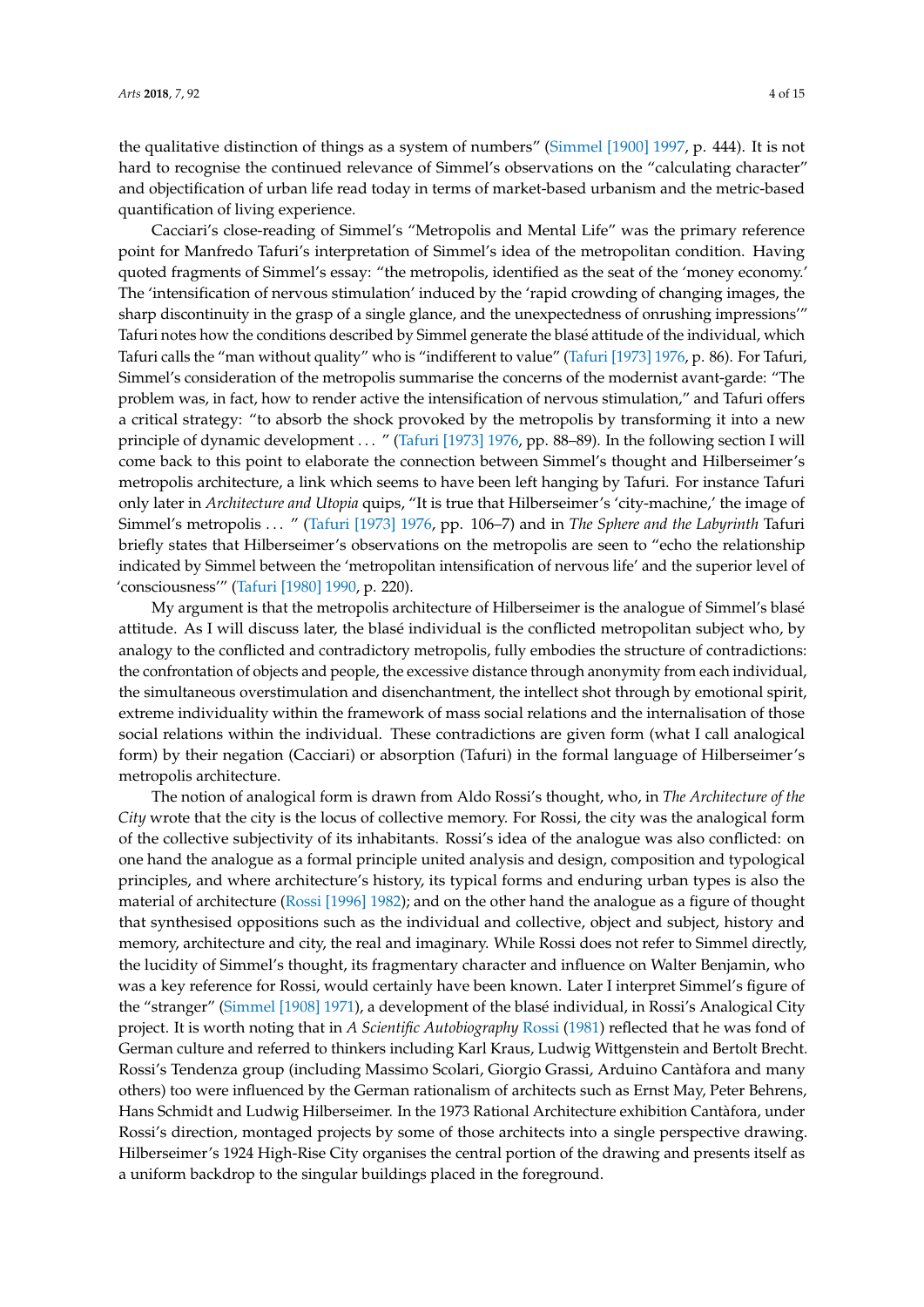The figures (Simmel, Hilberseimer, Tafuri, Rossi) and themes (metropolis, analogue, language, critique) discussed in this section condense in a statement by Tafuri in *The Sphere and the Labyrinth.* In the chapter "'L'architecture dans le boudoir'" Tafuri writes: "The thread of Ariadne with which Rossi weaves his typological research does not lead to the 'reestablishment of the discipline,' but rather to its dissolution, thereby confirming *in extremis* the tragic recognition of Georg Simmel" [\(Tafuri](#page-13-14) [\[1980\]](#page-13-14) [1990,](#page-13-14) p. 274). Tafuri is discussing the linguistic character of Rossi's work as the example of a "critical act" upon the discipline that puts the object into crisis, a crisis that corresponds to Simmel's interpretation of the crisis of the metropolis with its amplified differences and discontinuities and where city had been displaced by metropolis, and the individual displaced into the mass subject. According to Tafuri the "crisis of the object" was already anticipated in Hilberseimer's metropolis architecture, where the architectural object had "disappeared" [\(Tafuri](#page-13-1) [1973] [1976,](#page-13-1) p. 107) but for Tafuri it was Rossi who "validated" the proposition [\(Tafuri](#page-13-14) [1980] [1990,](#page-13-14) p. 277). Through the elaboration of an "alphabet of forms" freed from contact with the "real," Rossi "dissolved" and "destroyed" the architectural object toward its critical rearticulation with the city.

In the following sections I focus on the alternative critical strategies developed by Hilberseimer and Rossi to internalise the "shock" of the metropolis and reconfigure metropolitan form through a process of repetition, negation and absorption in the metropolis architecture of Hilberseimer and repetition, distillation and critical exchangeability in the analogical architecture of Rossi. For Simmel and Hilberseimer the Metropolis, as it developed by the 1920s, was a paradigm for the money economy based on commerce and toward financial abstractions and a machine that produced a shifted form of consciousness. For Rossi the city was a linguistic machine that produced an "alphabet of forms" and united individual and collective memory, linguistic capacity and imagination, a reading that developed during the 1970s European transition to post-Fordist production where the material of modernisation was not necessarily fixed capital, real estate and machinery but human intellect and the faculty of language. Today these paradigms seem to coincide and I will conclude by linking the linguistic character of Hilberseimer's and Rossi's architecture of the metropolis with the "metropolis built on language" in Paolo Virno's reading of the contemporary multitude [\(Virno](#page-13-4) [2004,](#page-13-4) [2008\)](#page-14-0).

### **3. Metropolis Architecture: Hilberseimer. Typical Form, Repetition, the Blasé Attitude**

In 1927 Hilberseimer published *Groszstadtarchitektur*, translated as *Metropolisarchitecture* [\(Hilberseimer](#page-13-19) [1927] [2012\)](#page-13-19). The book is both an analysis of the metropolis and a theory of architectural form. In the short first chapter, "The Metropolis," Hilberseimer distinguishes between the city and the metropolis; the latter emerging as a paradigmatic form that requires a "new architecture," a "metropolisarchitecture." "The firmly organised city emerges at the level of artisan production," Hilberseimer wrote, while "the metropolis is a product of the economic development of the modern era" and the "global economy" [\(Hilberseimer](#page-13-19) [1927] [2012,](#page-13-19) pp. 84–85). Metropolis displaces the traditional city. Industrial production, mechanisation, the concentration and circulation of capital and the ethos thus embodied became the fundamental structure of society and a radical break from tradition. This ethos is canonically described by Georg Simmel who wrote how the metropolis had displaced the "polis," the metropolis produced sharp differences in space and society, and with implications for the mental life of the inhabitants (a Rossian collective memory):

The psychological foundation, upon which the metropolitan individuality is erected, is the intensification of emotional life due to the swift and continuous shift of external and internal stimuli [ . . . ] Stimulated by the difference between present impressions and those which have preceded [...] The rapid telescoping of changing images, pronounced differences within what is grasped at a single glance, and the unexpectedness of violent stimuli. To the extent that the metropolis creates these psychological conditions—with every crossing of the street, with the tempo and multiplicity of economic, occupational and social life—it creates in the sensory foundations of mental life [...] a deep contrast with [...] small town and rural existence [\(Simmel \[1903\]](#page-13-0) [1971,](#page-13-0) p. 325).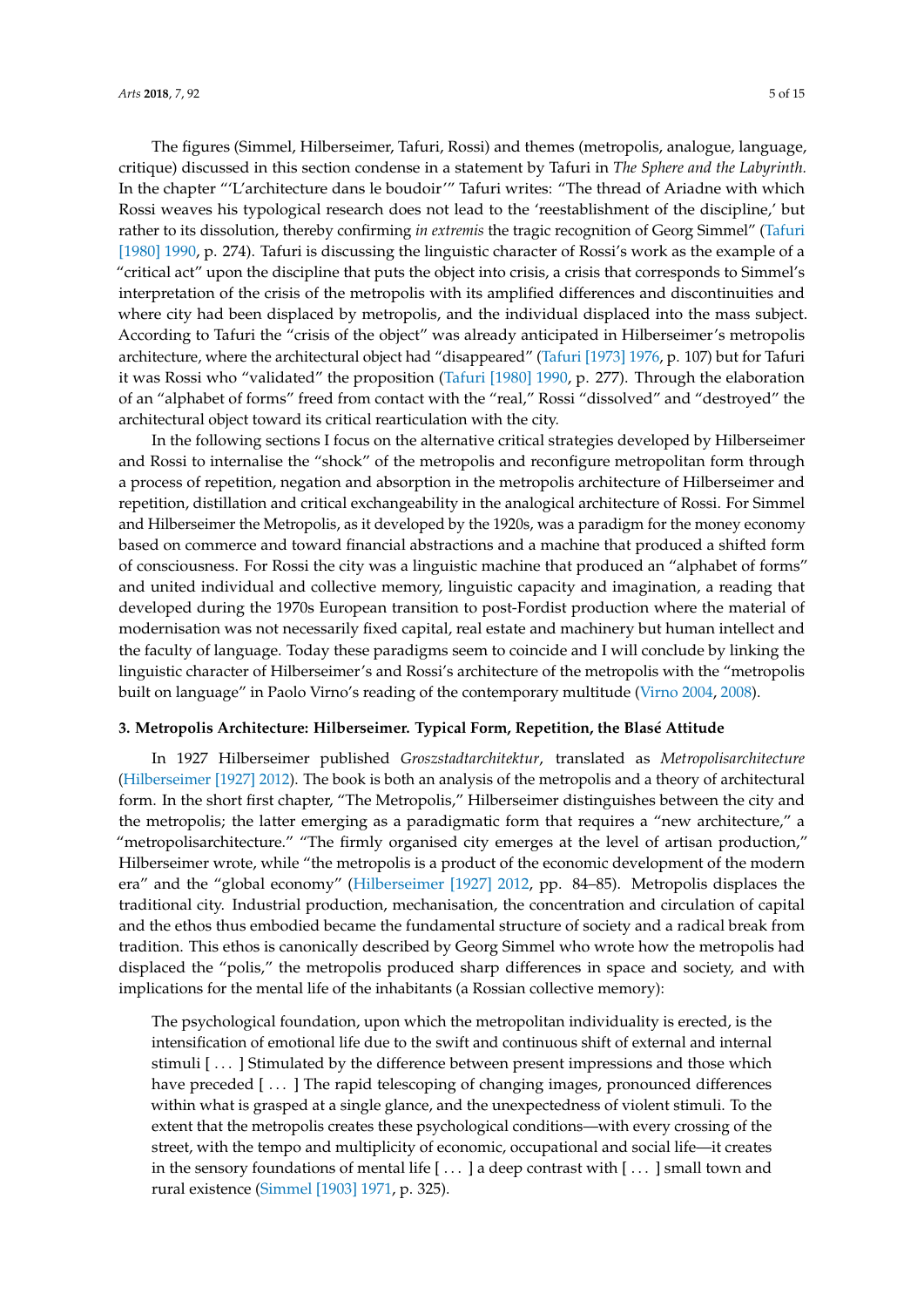For Simmel and Hilberseimer the new metropolis was a product of speculative market capitalism and was socially and spatially multifarious, dense and unruly. In a passage that evokes Simmel's metropolitan condition, Hilberseimer writes the following:

Thus the present form of the metropolis owes its appearance primarily to the economic form of capitalist imperialism, which, for its part, developed in close collaboration with science and technologies of production. Its powers extend far beyond national economies and increasingly into the global economy. An excess of intensity and energy is achieved through extreme concentration and comprehensive organisation. Since production for one's own needs is no longer sufficient, aggressive overproduction is encouraged; the focus is on stimulating needs rather than satisfying them. Thus the metropolis appears first and foremost as a creation of all-powerful capital; as a feature of its anonymity; as an urban form with its own economic, social, and collective psychic foundations that enable the simultaneous isolation and tightest amalgamation of its inhabitants. A rhythm of life amplified a thousand times displaces the local and the individual. Metropolises share a certain resemblance with one another; one finds an internationalism in their appearance. They do not relate to specific domains . . . [\(Hilberseimer \[1927\]](#page-13-19) [2012,](#page-13-19) pp. 86–87).

In *Metropolisarchitecture* Hilberseimer follows with an analysis of the typologies associated with the new metropolis and divides the book into ten chapters dealing with metropolitan typologies including: residential buildings such as housing and hotels, commercial buildings such as offices and banks, industrial buildings such as factories and warehouses, transportation buildings such as airports and stations. Each chapter compiles examples of built and theoretical projects by architects as diverse as Daniel Burnham, McKim, Mead & White to Le Corbusier. Pier Vittorio Aureli has described the organisation of Hilberseimer's book as a "realist compendium of architectural solutions for the problems confronting the metropolis" [\(Aureli](#page-12-3) [2011,](#page-12-3) p. 5). Having analysed the urban types that make up the capitalist metropolis, Hilberseimer puts forward a theory of architectural form, concluding the book with a chapter titled "Metropolisarchitecture." He writes: "Metropolisarchitecture is considerably dependent on solving two factors: the individual cell of the room and the collective urban organism" [\(Hilberseimer](#page-13-19) [1927] [2012,](#page-13-19) pp. 86–87, 270). Architectural form is thus a consequence of the individual room and the metropolitan scale. The standardised element, the room, is placed in a continuous "assembly line" that passes through the house, the urban block, the district and to the city, as Tafuri observed [\(Tafuri](#page-13-1) [1973] [1976,](#page-13-1) p. 101). The method and scale of assembly line mass production becomes the implicit organisational principle of metropolitan form. Metropolisarchitecture thus integrates city and architecture in such a way that recalls Aldo Rossi's concept of the urban artefact, which sought to unite architecture and the city spatially and temporally as well as typologically and morphologically. On one level the methods of industrial mass-production become part of architectural design (such as Le Corbusier's "mass-production houses" in *Toward an Architecture* [\(Le Corbusier](#page-13-20) [1923] [2008\)](#page-13-20) or his diagram for the Dom-ino). On another level there is a notion of integrating architecture and city where the room is the organising device extruded from architecture to the city. A third level integrates distinct fields of knowledge, where the laws of art are coupled with the laws of architectural form. The following descriptions of projects can help elucidate such a law of form and a point to which I will return in a moment.

The canonical project by Hilberseimer is the *Hochhausstadt*, the High-Rise City (1924). In *Metropolisarchitecture*, the project is framed as a counter to Le Corbusier's *Ville Contemporaine* [\(Le Corbusier](#page-13-21) [1924] [1987\)](#page-13-21). The *Ville Contemporaine* is made up of different formal typologies (perimeter blocks, set-back "redents," cruciform towers, z-plan factories), which Le Corbusier would disarticulate and transform from project to project, eventually condensing at his Algiers design in the 1930s. Hilberseimer, in contrast, puts forward a single hybrid-type, the block-slab, which consisted of a 5-storey courted block containing mainly commercial programme, which forms a plinth, from which a 15-storey slab rises (mostly housing). While in Le Corbusier's project the city is zoned horizontally into functional areas (commercial centre, cultural inner ring, residential edge), Hilberseimer proposes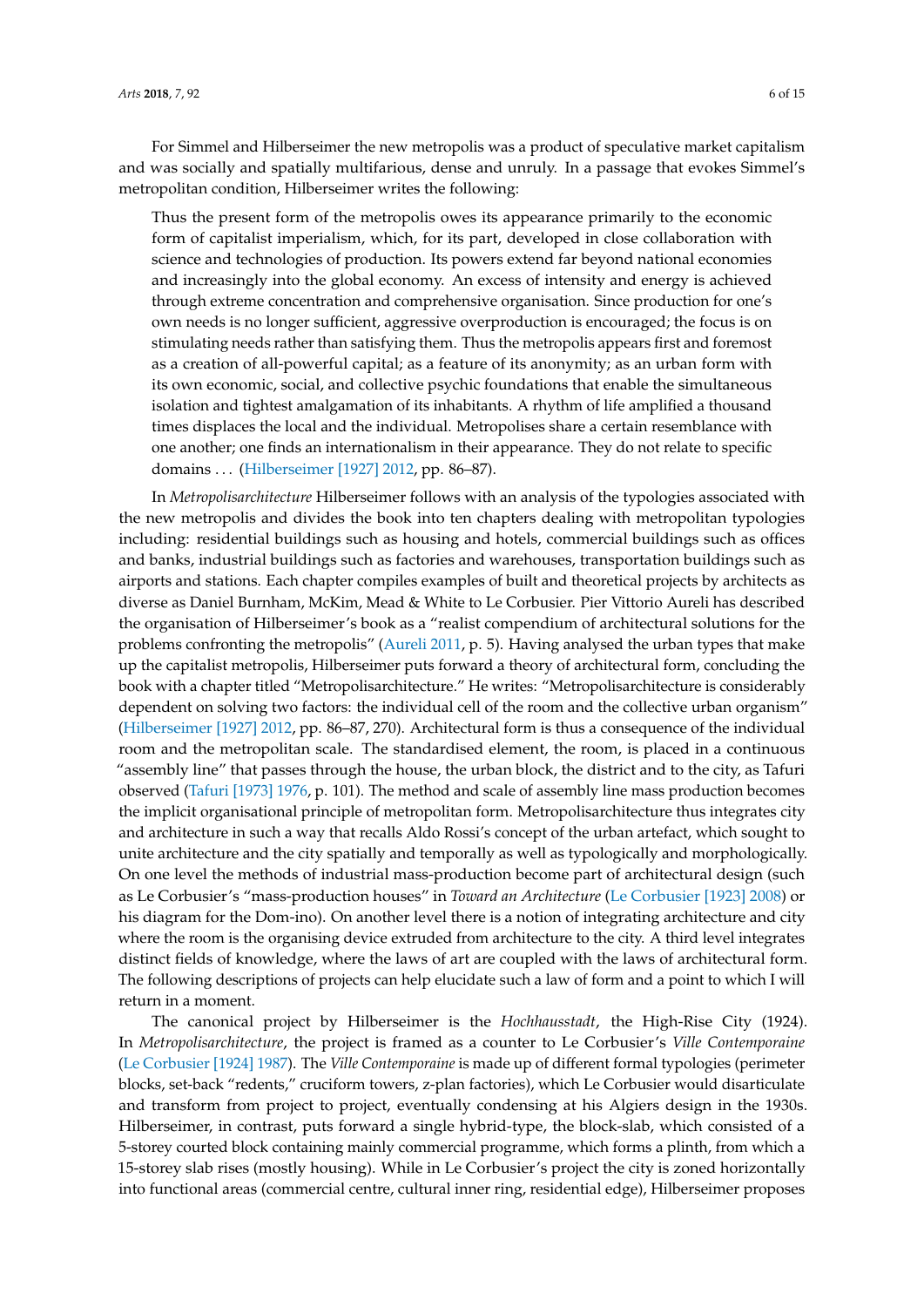a vertical division between commercial base and residential top—essentially a traditional strategy that Hilberseimer argues brings greater density. In Hilberseimer's well-known perspective drawings, with their alluring and oneiric appearance, colourless and contextless, inhabited with a multitude of shadowy figures, the anonymous mass-subject coincides with the anonymity of the generic metropolis. The plan is vertically extruded into volume, the room is horizontally extruded into block, the mass is articulated by uniform punctured windows, and the city extends into the horizon.

Preceding the High-Rise City were projects such as the Residential City, the *Wohnstadt* (1923) and the town square project called *Kleinstadt* (1905) [\(Pommer et al.](#page-13-22) [1988\)](#page-13-22). In the former Hilberseimer uses the rectangular block as a typical form to organise a housing district. Protruding stairwells and recessed loggia's articulate a cubic mass. Room sizes are identical for each apartment type so that the plan is an extrusion of the required area with bedrooms on one side and the stairwell and living areas on the other side. Like the High-Rise City, the façade is articulated with a uniform distribution of windows. At *Kleinstadt* a row of pitched roof houses defines an open square. All buildings share the same language of square plan, uniformly sized openings and pitched roof, with the public building at the centre differentiated with a window where the houses have a door.

These projects share a language of repetition, geometrically reduced typical forms and uniform fenestration (see Figure [1\)](#page-8-0). They develop strategies of extrusion, duplication, repetition and telescoping of scales. A series is produced that reproduces metropolitan thought and form toward a coherent metropolitan language. Each image used to depict the projects is contextless yet creates its own context as a dialogue with the other images, with Hilberseimer's other projects and to the typologies that make up the architecture of the metropolis. The perspective construction of the images produce a framework that holds the repeatable elements and frames their exchangeability between projects. The elements "float" within the frame and become subject to substitution and exchange, such as in Simmel's observation on the metropolis that all elements "float" within the money economy, levelled and thus subject to endless exchangeability. While in Hilberseimer's drawings there is an allusion to the anonymity of the mass subject, or what Michael Hays has called the posthumanist subject "without subjectivity" [\(Hays](#page-13-15) [1995,](#page-13-15) p. 176), it is possible to interpret Hilberseimer's drawings and projects as embodying what Simmel called the blasé attitude.

In response to the intensity of metropolitan experience, Simmel argued there is a turn inward to individual forms of existence as a self-imposed alienation in order to develop a "protective shield." In his canonical statement Simmel calls this the blasé attitude: "Through the mere quantitative intensification of the same [metropolitan] conditions this achievement is transformed into its opposite, into this peculiar adaptive phenomenon—the blasé attitude—in which the nerves reveal their final possibility of adjusting themselves to the content and the form of metropolitan life by renouncing the response to them" [\(Simmel](#page-13-0) [1903] [1971,](#page-13-0) p. 330). The blasé attitude internalises the shock of the city. It levels the different stimuli, abstracts and renounces metropolitan life as a way to live metropolitan life. Pronounced differences become homogeneous, flat and grey to the blasé person. For Cacciari, the blasé attitude expresses the ideology of the metropolis as a "form of negative thought" [\(Cacciari](#page-12-1) [1993,](#page-12-1) p. 9). It is that negation which is expressed in Hilberseimer's architecture. The blasé attitude is given analogical form in the architectural projects, drawings and montages of Hilberseimer. It is helpful to draw on what Hilberseimer described in his art theoretical writings to develop this point. In his Nietzschean-titled essay "The Will to Architecture" Hilberseimer examined the development of abstract art in relation to power and subjective volition calling abstraction a "new classicism". Hilberseimer wrote: "Abstract art was the first to transcend the narrow boundary of the subjective in order to reach the objective, the typical. It relinquished the compositional principle in favour of the constructive. With Suprematism it achieved its ultimate effects" [\(Hilberseimer](#page-13-23) [1923] [2012,](#page-13-23) pp. 283–84). For Hilberseimer, Suprematism swept away the anthropomorphic remnants of Expressionism and Cubism toward new creative possibilities based on fundamental geometric forms that could be deployed by a new abstract language of architectural form. Elsewhere Hilberseimer wrote that the Suprematists reached the point of "nothingness," and closed "the process of analytical reduction" [\(Hilberseimer](#page-13-24) [1923] [1990,](#page-13-24) p. 338). Hilberseimer wrote: "The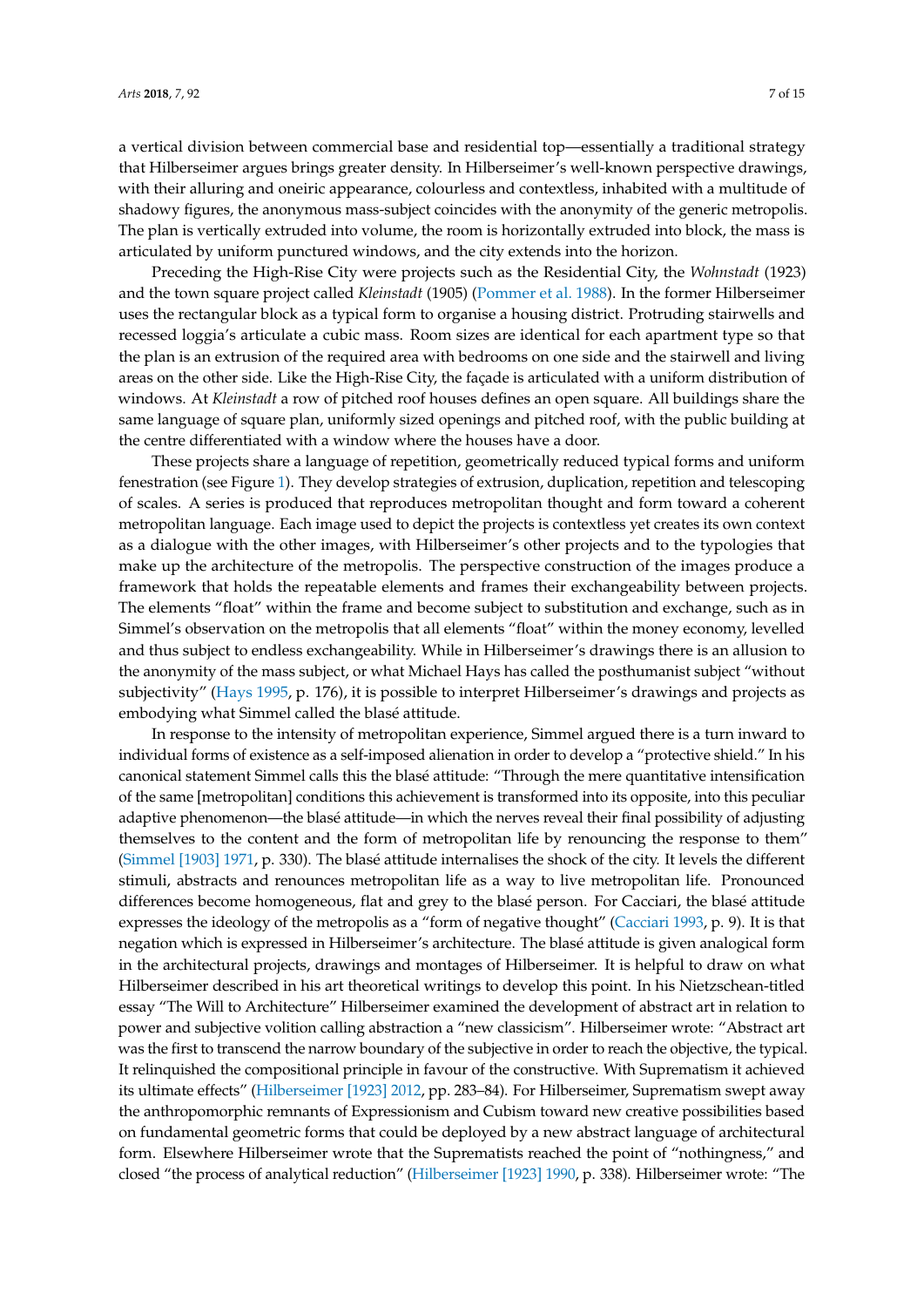simple cubic bodies: boxes and spheres, prisms and cylinders, pyramids and cones, purely constructive elements, are the fundamental forms of every architecture" [\(Hilberseimer](#page-13-23) [1923] [2012,](#page-13-23) p. 285). And again, Hilberseimer asserts: "Thus structural forms are reduced to their most essential, most general, most simple, most unambiguous. Rampant multiplicity is suppressed; formation occurs according to a general law of form" [\(Hilberseimer](#page-13-23) [1923] [2012,](#page-13-23) p. 286). Implicit in Hilberseimer's words are a correspondence between his analysis of abstract art and its generative possibility for project thinking. Hilberseimer connects abstract art, abstraction in general, with typical and elemental forms—boxes and spheres, prisms and cylinders, pyramids and cones, their mass and volume (an elementality not unlike Rossi's). These statements on art theory coincide with Hilberseimer's concluding thoughts in the last chapter of *Metropolisarchitecture*: "To form great masses by suppressing rampant multiplicity according to a general law [...] the general case, the law is respected and emphasised; the exception, however, is put aside, nuance is swept away, measure becomes master, chaos is forced to become form . . . " [\(Hilberseimer](#page-13-19) [\[1927\]](#page-13-19) [2012,](#page-13-19) pp. 279–80). The multiplicity of the metropolis, with its nervous energy, stimuli and intensity of experience, is suppressed. Against nuance, the typical case is emphasised.

For Hilberseimer, the general and the typical constitute the analytical and formal criteria of the city. The typical forms and programmes of the metropolis catalogued in *Metropolisarchitecture* (blocks, towers, slabs, plinths, offices, factories, housing, hotels) coincide with the typical forms and principles identified by Hilberseimer in abstract art and are transformed into architectural forms which conceptually internalise the forces of the metropolis, distilling the nervous energy where "chaos is forced to become form." Hilberseimer negated the shock of the city by absorbing it, transforming urban shock into productive possibility, which is represented in Hilberseimer's drawings and projects as the architectural analogue of the blasé attitude: the greyness of the graphic tone, the de-coloured contextless background, the uniformity of expression, the repetition of windows, the blankness of façades and the simplified abstraction of cubic forms—a metropolitan form of consciousness and analogical form of the metropolis.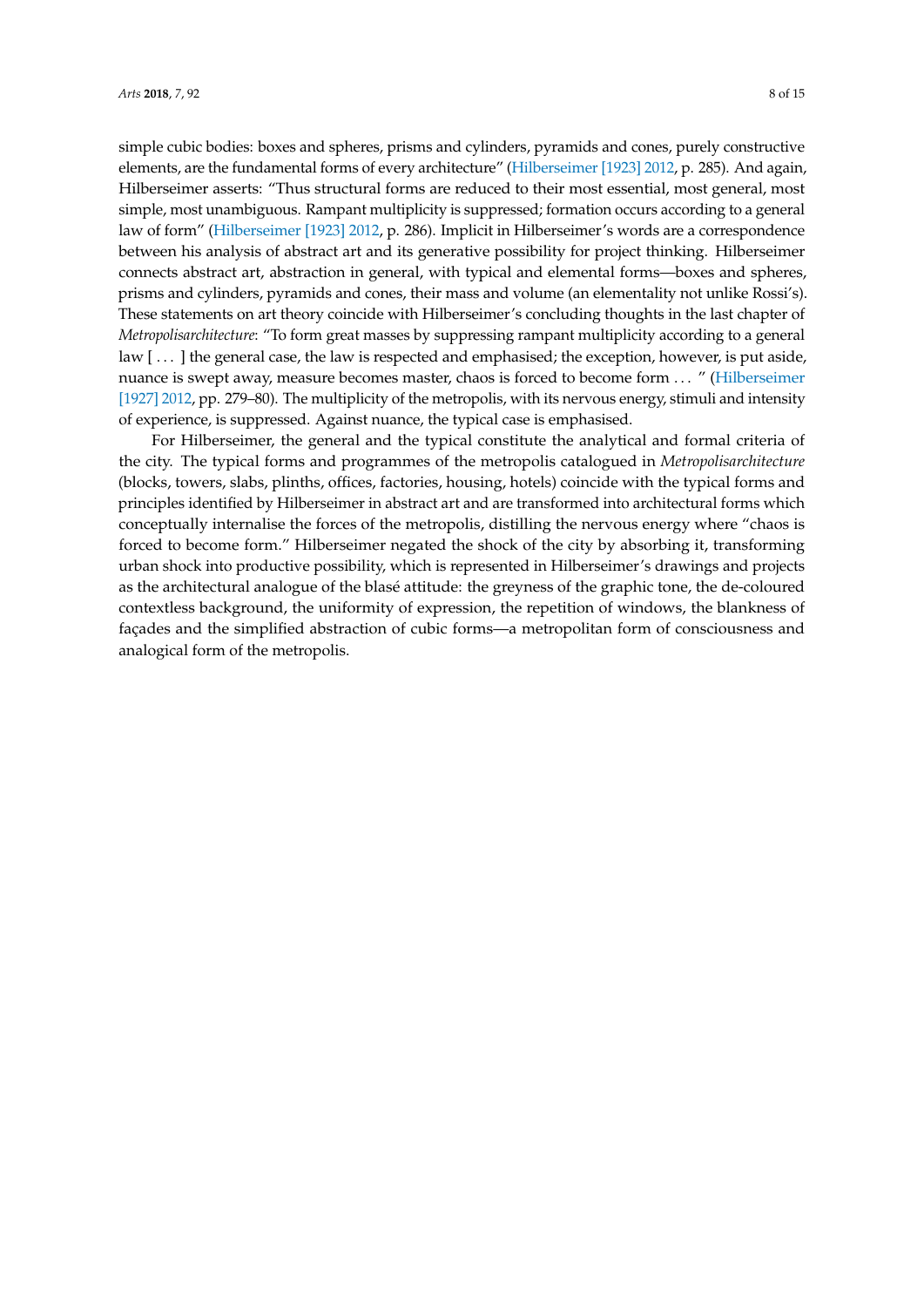<span id="page-8-0"></span>

metropolis and distilled the "nervous energy" into a language of formally reduced elements and typical forms that could be produced and reproduced in generic schema—an architectural analogue (or shock of the metropolis and distilled the metropolis and distilled the metropolis energy in the metropolis reduced the metropolis reduced to the metropolis reduced to the metropolis reduced to the metropolis reduced to the elements and typical forms that could be produced and reproduced and reproduced in generic schema—and reproduced in generic schema **Figure 1.** Montage panel by author. While art avant-gardes represented the intensity of the city through collage and assemblage of multifarious elements, Hilberseimer sought to internalise the shock of the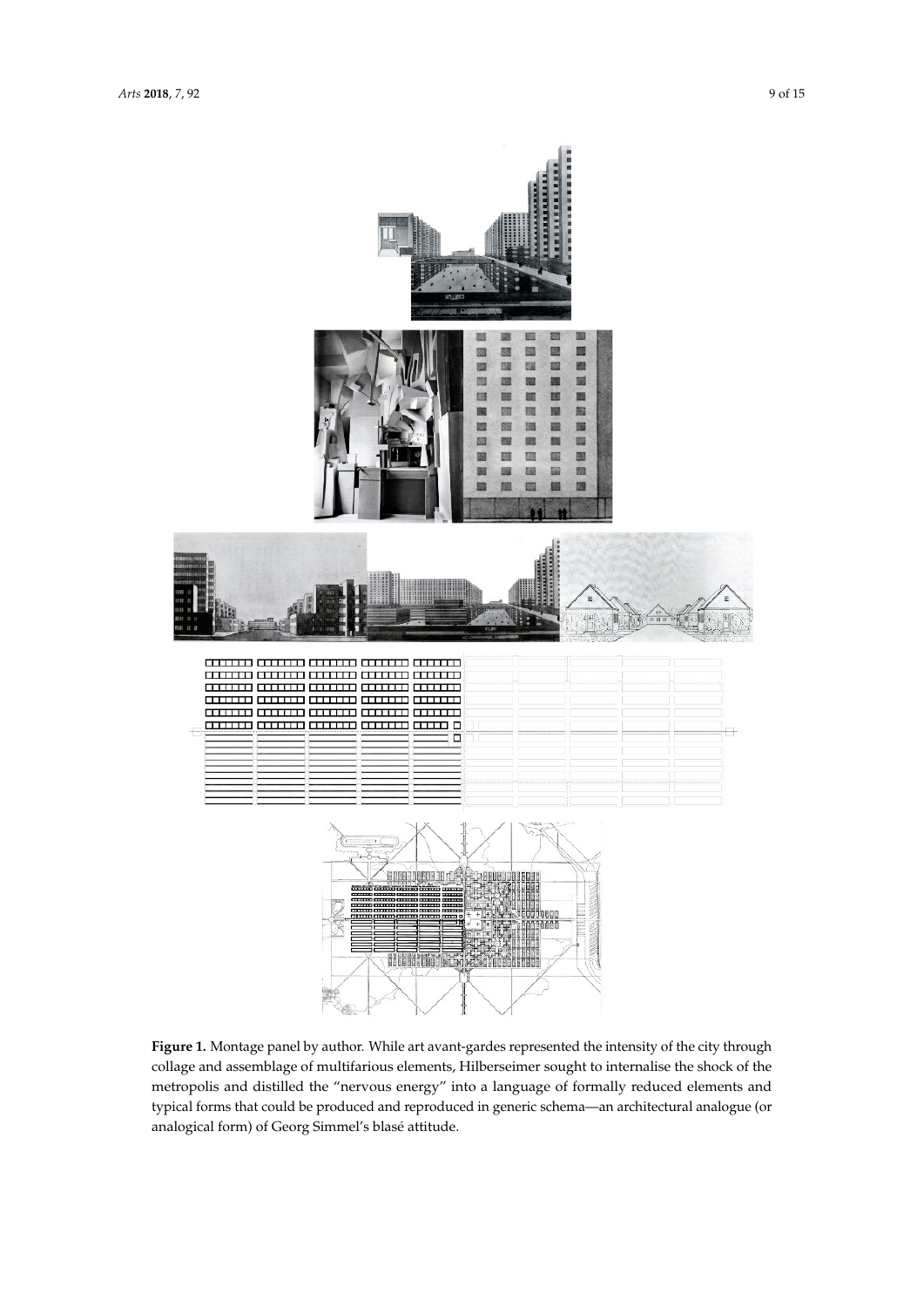### **4. Analogical City: Rossi. The Analogue, Collective Memory, the Stranger**

Rossi's theory and projects of the city developed in dialogue with those of Hilberseimer's. It is clear in Rossi's projects (in particular his early projects of the 1960s and '70s) he follows a similar formal language to Hilberseimer. The repetition of elements within a single project and across projects as a series, the uniformity of fenestration and the principle of extruding and combining geometric forms is present in both architects' work. For instance, the San Rocco housing district (1966), a collaborative project between Rossi with Giorgio Grassi, is organised as a series of three gridded blocks, which shift off axis from each other. In scale the project recalls the *hofe* blocks of Berlin and Vienna and in the diagrammatic multiplication of blocks invoke the principle of Hilberseimer's High-Rise City. Rossi's Gallaratese housing block (1973), inserted like a montage into what was a peripheral area of Milan, is indebted to the extruded cellular language of Hilberseimer. While in a diagram that shows both San Rocco and Gallaratese, Rossi draws a Hilberseimer-esque "schema," distilling into a few simple lines the formal typology of each project. At the Trieste City Hall project (1974), Rossi uses a principle of linear extrusion, from room to slab such as is present in Hilberseimer's city projects, then punctures the elevation with uniform square windows (see Figure [2\)](#page-10-0). However, in Rossi's texts direct references to Hilberseimer are scarce and Rossi only briefly notes Hilberseimer in the Introduction to the 1973 Rational Architecture exhibition and momentarily in *The Architecture of the City* (Rossi [\[1973\]](#page-13-25) [1983;](#page-13-25) Rossi [\[1996\]](#page-13-5) [1982\)](#page-13-5). Indeed both Hilberseimer's and Rossi's formal language is defined by a rigorous clarity of form but an intense density of thought.

What connects Hilberseimer and Rossi most explicitly is that the city is a founding conceptual reality from which architecture takes its principles, forms and elements and connects architecture to city, society and the individual in a chain of thought. In both Hilberseimer's *Metropolisarchitecture* and Rossi's *The Architecture of the City*, the city comes first. Rossi said: "Architecture came into being with the first traces of the city; it is deeply rooted in the formation of civilisation and is a permanent, universal, and necessary artefact" (Rossi [\[1996\]](#page-13-5) [1982,](#page-13-5) p. 21). Both Hilberseimer and Rossi identify the urban types that make up the city, from the high-rises, blocks and slabs described by Hilberseimer in *Metropolisarchitecture*, to the monuments, artefacts and primary elements that Rossi identified in *The Architecture of the City* and would distil into geometric type-forms in his drawings and projects. Both architects studied the city as an entirety, considering the history of the city, the forces that produced the city and how the city functions in its wider spatial territory (regionally and globally). As we have seen, Hilberseimer understood the form of the city as the manifestation of productive forces, society and the individual. We took the blasé attitude as an index of the wider societal ethos of the metropolis and thus the blasé individual is also a social individual, a figure who embodies collective memory. Hilberseimer said the metropolis was the result of the "intersection of the flow of human activity, economics, and spirit" [\(Hilberseimer](#page-13-19) [1927] [2012,](#page-13-19) p. 84) and in a significantly titled section of Hilberseimer's later book *The New City* called "A New Spirit" he writes: "Now as always, the conditions essential to the life of a city are dependent on social, spiritual, political and economic forces. Each change of these forces effects change in the structure of the city" [\(Hilberseimer](#page-13-7) [1944,](#page-13-7) p. 54). These statements recall an important passage in *The Architecture of the City* where Rossi writes that the city is "a material artifact, a man-made object built over time and retaining the traces of time, even if in a discontinuous way;" and it is "in the deepest layers of the urban structure, where certain fundamental characteristics that are common to the entire urban dynamic can be seen" (Rossi [\[1996\]](#page-13-5) [1982,](#page-13-5) p. 128). Rossi is speaking about not only the "real structure of the city" as he writes, but "the idea that the city is a synthesis of a series of values. Thus it concerns the collective imagination" (Rossi [\[1996\]](#page-13-5) [1982,](#page-13-5) p. 128). For Rossi, the city constitutes the repository of human labour and thought, the collective memory and imagination of its people, which is made real in architectural form. It is perhaps in Rossi's drawings that the notion of collective memory is most lucidly represented.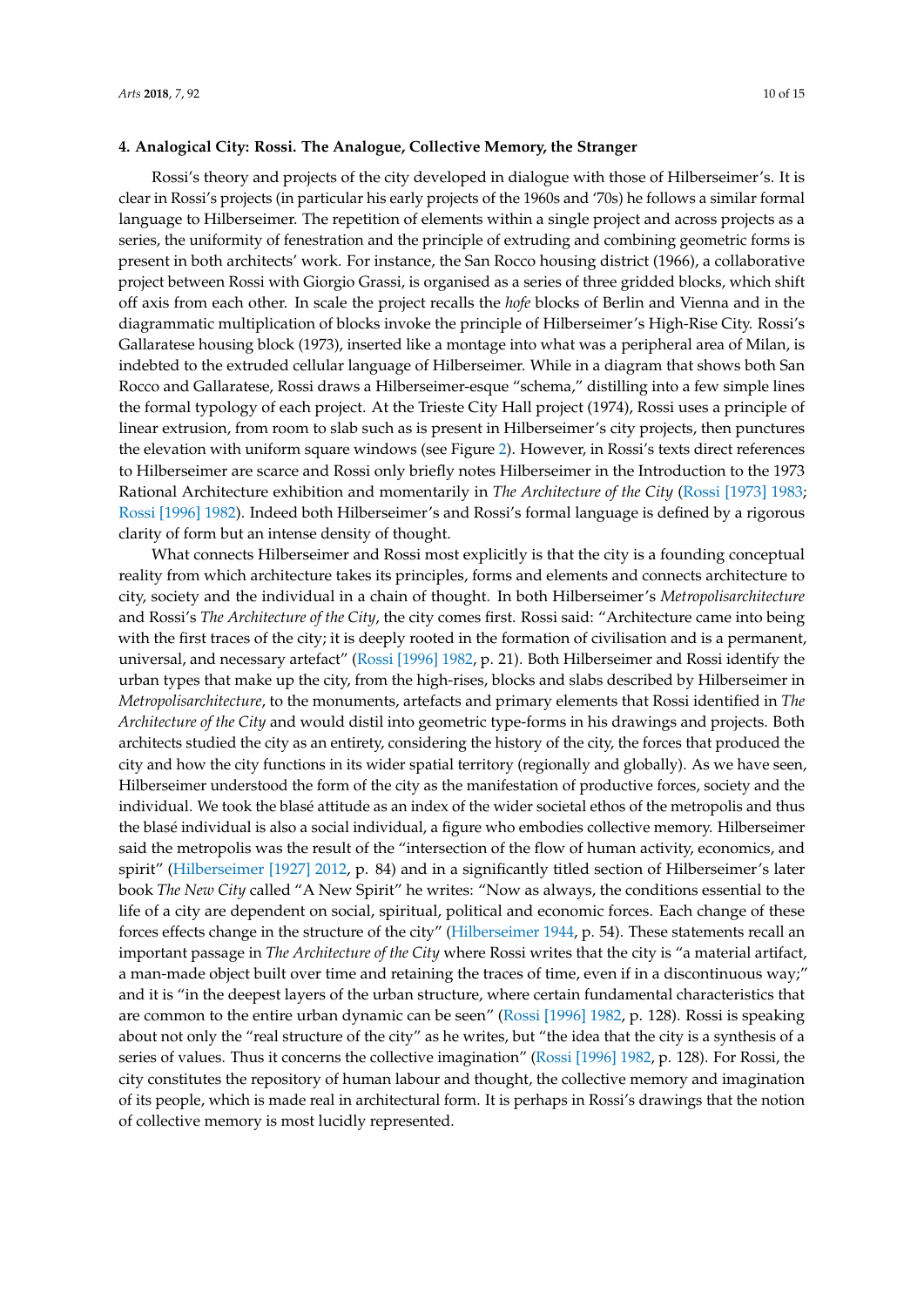<span id="page-10-0"></span>

**Figure 2.** Montage panel by author. Rossi's projects are in dialogue with Hilberseimer's. Rossi developed a formally reduced language of typical elements and forms to be substituted, replaced and exchanged from project to project, always available but never settled, such as in Simmel's notion of and exchanged from provided to provide project to provide but never settled, such as in Simmel's notional such as a Simmel's stranger, who comes today, stays tomorrow but is always estranged. The stranger is the analogical figure of the multitude. **Figure 2.** Montage panel by author. Rossi's projects are in dialogue with Hilberseimer's. Rossi the exchangeability of the money economy. The shadowy figure in Rossi's analogical city embodies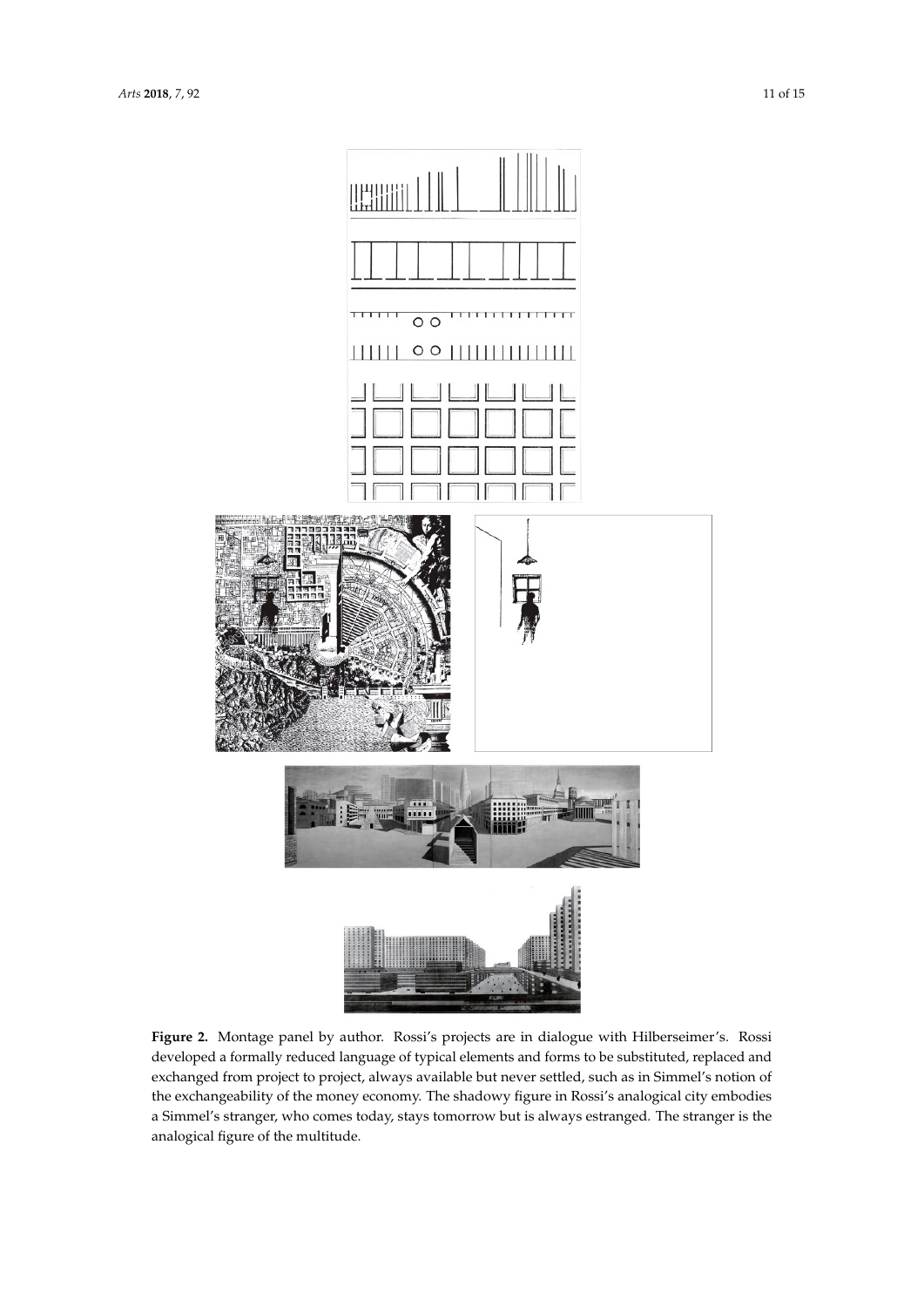In drawings that Rossi collectively titles *Analogical City*, architectural and urban types are reduced to their geometric type-forms: truncated cones, hollow cubes, tapered or stepped pyramids, cylinders. Domestic objects such as chairs, coffee pots, cups, newspapers, match boxes and cigarette packets are rescaled to that of the city. Through repetition, combination and recombination of typical geometric and architectural or urban elements, their estrangement from one drawing to another, the altering of scale and arrangement create a discourse across each project and with the city. A solitary shadowy figure, not unlike the nomadic figures who occupy Hilberseimer's city drawings and of which he speaks in *The New City* [\(Hilberseimer](#page-13-7) [1944,](#page-13-7) pp. 19–20) (the nomad as a social type who recurs constantly in history), also seem to inhabit Rossi's urban studies (for example [\(Rossi](#page-13-26) [1993\)](#page-13-26)). It is possible to draw a link here to Simmel's figure of "the Stranger."

In Simmel's essay "The Stranger" [\(Simmel](#page-13-17) [1908] [1971\)](#page-13-17) he elaborates another archetypal urban figure who operates in a dialogue with the blasé individual. The stranger is a wanderer who does not come today and leave tomorrow, but rather "comes today and stays tomorrow" without settling down or properly fitting in [\(Simmel](#page-13-17) [1908] [1971,](#page-13-17) p. 143). Like the blasé individual, the stranger is defined through a set of contradictions: a state of detachment and attachment, the union of closeness and remoteness, the extending of social relations without ever "belonging" in a group, a mobility that provides contact with everything but not bound to any one element or place. Those contradictions are staged in Rossi's drawings as critical principles where all elements can be moved around, substituted, replaced, exchanged, detached from one project or drawing and reattached within another project, drawing or place. The elements and objects float within the same plane such as is evoked in Simmel's observations when he writes that the different stimuli of the money economy "all float with the same specific gravity in the constantly moving stream of money" [\(Simmel](#page-13-0) [1903] [1971,](#page-13-0) p. 330). In Rossi's drawings, a tower can be substituted for another tower, or a column, or a coffee pot; a block can be exchanged for another block, or court, or stair, or cigarette pack; the ground of the city can be replaced by the ground of another city, or the surface of the drawing, or the surface of a table top. All elements are replaceable. All elements are continuously available but are never quite settled.

Perhaps the project that most represents the notion of stranger and demonstrates the principles of scaling and exchangeability at stake in Simmel's analysis of the stranger is Rossi's 1976 collage project entitled Analogical City: Panel (undertaken as a collaboration with Bruno Reichlin, Eraldo Consolacio and Fabio Reinhart). The Analogical City: Panel project is a montage of Rossi's own projects and those of his references: San Rocco (1966), Modena Cemetery (1973) and Segrate (1965) are positioned prominently as the main figural elements while Gallaratese (1973) cuts into the image from left to centre; a Renaissance Ideal City organises the right hand side of the image, Piranesi's Carceri are montaged below Gallaratese, projects by Palladio, Le Corbusier, Terragni are all present. As Tafuri has observed: " . . . a fragment of a Renaissance treatise is equal to an eighteenth-century project or to one by Rossi" [\(Tafuri](#page-13-27) [1976,](#page-13-27) p. 13). All projects float within the frame of the analogical city. Projects can be substituted, replaced and exchanged by anything else. Montaged into the city is a shadowy figure, a stranger who is simultaneously within and outwith the city, attached and detached, belonging and not belonging. The strange figure, who is constantly present in Rossi's drawings, "comes today and stays tomorrow" and can be read as a floating signifier standing in as a social individual, a mass subject embodying the notion of collective memory and an analogue of the multitude.

#### **5. Conclusions: Metropolis and Multitude**

Updating Hilberseimer's analysis of the metropolis as it coincided with Simmel's blasé attitude and reading into the relationship between Rossi's analogical city and the stranger, it is possible to speculate that a contemporary figure can be situated with the multitude—a collective linguistic subject, always mobile and "united [ . . . ] by 'not feeling at home'" as Paolo Virno has said [\(Virno](#page-13-4) [2004,](#page-13-4) p. 34). Elaborating on the connection between metropolis, language and multitude in his essay "Three Remarks Concerning the Multitude's Subjectivity and Its Aesthetic Component," Virno writes: "The metropolis actually is a linguistic formation, an environment that is above all constituted by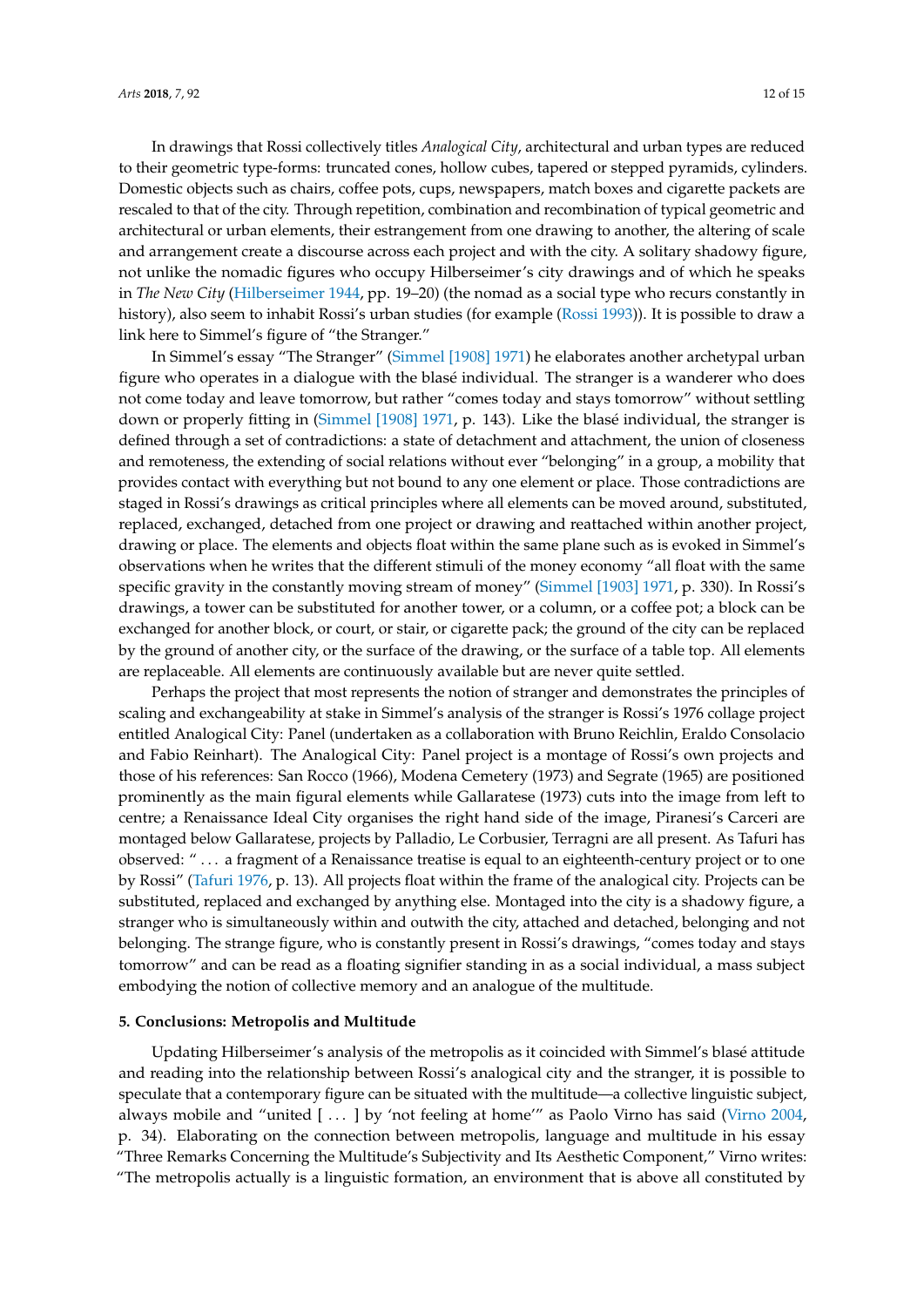objectivised discourse, by preconstructed code, and by materialised grammar" [\(Virno](#page-14-0) [2008,](#page-14-0) p. 33). For Virno the metropolis is built on language, and language is the material of contemporary capitalist production, corresponding with the linguistic subject of the multitude and the social and intellectual forms of life of the metropolis. There is resonance here with Simmel who wrote: "the money economy and the domination of the intellect stand in the closest relationship to one another" [\(Simmel](#page-13-0) [1903] [1971,](#page-13-0) p. 326). Hilberseimer's projects of the 1920s were developed at a paradigmatic moment in the development of advanced capitalism where the "immaterial" production of commercial work based on intellect and language in the broadest sense, was replacing the material production of the factory. Then, in the 1960s and '70s, when Rossi was developing his programme of analogical architecture, the transition from material to immaterial production was amplified and the notion of multitude appeared, where "raw material" became knowledge, information and social relations. Today the precarious multitude has replaced the anonymous mass subject.

In *A Grammar of the Multitude* Virno has analysed the consequences of the increasingly abstract structures of contemporary forms of life and developed a theoretical and philosophic framework through which we might develop critical strategies for operating within (or against) capitalist relations. In his "Three Remarks" essay Virno turns specifically to the aesthetic sphere and puts forward the preconditions for an aesthetic theory of the multitude. Virno argues that with the centrality of linguistic capacity in advanced capitalism, language as a form of critique is needed, "to translate economic and productive powers of language into political and aesthetic powers" [\(Virno](#page-14-0) [2008,](#page-14-0) p. 45). Drawing on Walter Benjamin's "Work of Art" [\(Benjamin](#page-12-4) [1936] [1992\)](#page-12-4) essay Virno proposes the possibility of repetition to absorb the shock of metropolitan life and capitalist exploitation toward what Virno calls, "uniqueness without aura" [\(Virno](#page-14-0) [2008,](#page-14-0) p. 45) as a critical authorship. Virno puts forward Marx's concept of real abstraction to take advantage of the abstraction of contemporary capitalism and "to give a body to the general intellect" [\(Virno](#page-14-0) [2008,](#page-14-0) p. 45).

If there is an aesthetic theory of the multitude, we can say that there is also an architectural theory of the multitude and that the points made by Virno resonate with the argument put forward here. The centrality of language in the economy today calls for a reassessment of models of architecture and critique based on linguistic capacity such as we find in Hilberseimer's critique of market speculation, Tafuri and Cacciari's strategies of negation, the linguistic and analogical form of Rossi's analogical city, the formal strategy of repetition and exchangeability staged in Hilberseimer's and Rossi's projects, abstraction as a critical operation, "uniqueness without aura" as a critical authorship where authorship coincides with the agency of the subject expressed through a collective formal language, and where formal language condenses with the abstraction of the multitude. The productive power of language at stake in the multitude can be translated toward an aesthetic and architectural language as a critical project against the market urbanism of today.

**Funding:** This research received no external funding.

**Conflicts of Interest:** The author declares no conflict of interest.

# **References**

- <span id="page-12-3"></span>Aureli, Pier Vittorio. 2011. Architecture for Barbarians: Ludwig Hilberseimer and the Rise of the Generic City. *AA Files* 63: 3–18.
- <span id="page-12-2"></span>Aureli, Pier Vittorio. 2013. *The Project of Autonomy: Politics and Architecture within and against Capitalism*. New York: Princeton Architectural Press. First published 2008.
- <span id="page-12-4"></span>Benjamin, Walter. 1992. The Work of Art in the Age of Mechanical Reproduction. In *Illuminations*. Edited by Hannah Arendt. Translated by Harry Zohn. London: Fontana Press, pp. 211–44. First published 1936.
- <span id="page-12-1"></span>Cacciari, Massimo. 1993. *Architecture and Nihilism: On the Philosophy of Modern Architecture*. Translated by Stephen Sartarelli. New Haven: Yale University Press.
- <span id="page-12-0"></span>Choay, Francoise. 1969. *The Modern City: Planning in the 19th Century*. Translated by George R. Collins and Marguerite Hugo. London: George Braziller.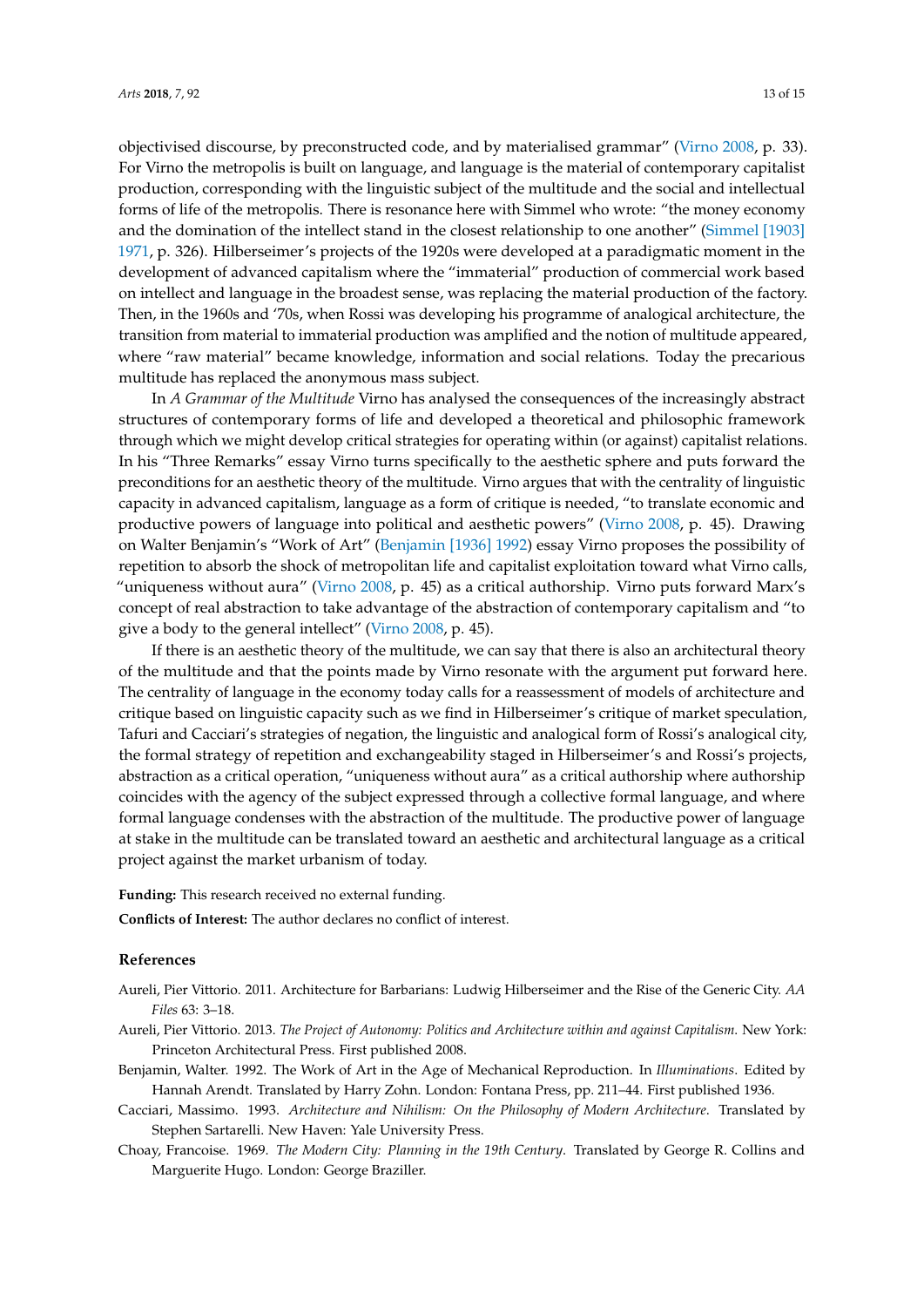<span id="page-13-9"></span>Hardt, Michael, and Antonio Negri. 2009. *Commonwealth*. Cambridge: Harvard University Press.

- <span id="page-13-15"></span>Hays, K. Michael. 1995. *Modernism and the Posthumanist Subject: The Architecture of Hannes Meyer and Ludwig Hilberseimer*. Cambridge: MIT Press.
- <span id="page-13-8"></span><span id="page-13-7"></span>Hilberseimer, Ludwig. 1944. *The New City: Principles of Planning*. Chicago: Paul Theobald.
- Hilberseimer, Ludwig. 1955. *The Nature of Cities*. Chicago: Paul Theobald.
- <span id="page-13-24"></span>Hilberseimer, Ludwig. 1990. Observations on New Art. In *The Sphere and the Labyrinth: Avant-Gardes and Architecture from Piranesi to the 1970s*. Translated by Pellegrino d'Acierno and Robert Connolly. Cambridge: MIT Press, pp. 336–38. First published 1923.
- <span id="page-13-19"></span>Hilberseimer, Ludwig. 2012. *Metropolisarchitecture and Selected Essays*. Edited by Richard Anderson. Translated by Julie Dawson and Richard Anderson. New York: GSAPP. First published 1927.
- <span id="page-13-23"></span>Hilberseimer, Ludwig. 2012. The Will to Architecture. In *Metropolisarchitecture and Selected Essays*. Edited by Richard Anderson. Translated by Julie Dawson, and Richard Anderson. New York: GSAPP, pp. 282–89. First published 1923.
- <span id="page-13-11"></span>Lazzarato, Maurizio. 2014. *Signs and Machines: Capitalism and the Production of Subjectivity*. Translated by Joshua D. Jordan. Cambridge: Semiotext(e).
- <span id="page-13-21"></span>Le Corbusier. 1987. *The City of Tomorrow and Its Planning*. Translated by Frederick Etchells. New York: Dover. First published 1924.
- <span id="page-13-20"></span>Le Corbusier. 2008. *Toward an Architecture*. Translated by John Goodman. London: Frances Lincoln. First published 1923.
- <span id="page-13-10"></span>Marazzi, Christian. 2011. *Capital and Affects: The Politics of the Language Economy*. Translated by Giuseppina Mecchia. Los Angeles: Semiotext(e).
- <span id="page-13-3"></span>Mertins, Detlef, and Michael W. Jennings, eds. 2010. *G: An Avant-Garde Journal of Art, Architecture, Design, and Film (1923–1926)*. Translated by Steven Lindberg and Margareta Ingrid Christian. Los Angeles and London: Getty Research Institute/Tate Publishing.
- <span id="page-13-22"></span>Pommer, Richard, David Spaeth, and Kevin Harrington. 1988. *In the Shadow of Mies: Ludwig Hilberseimer Architect, Educator, and Urban Planner*. Chicago: Art Institute of Chicago with Rizzoli International Publications.
- <span id="page-13-2"></span>Pope, Albert. 2014. *Ladders*. New York: Princeton Architectural Press. First published 1996.
- <span id="page-13-6"></span>Rossi, Aldo. 1976. La Città Analoga: Tavola/The Analogous City: Panel. *Lotus International* 13: 4–9.
- <span id="page-13-18"></span><span id="page-13-5"></span>Rossi, Aldo. 1981. *A Scientific Autobiography*. Cambridge: The MIT Press.
- Rossi, Aldo. 1982. *The Architecture of the City*. Translated by Diane Ghirardo and Joan Ockman. Cambridge: MIT Press. First published 1966.
- <span id="page-13-25"></span>Rossi, Aldo. 1983. Rational Architecture. In *Aldo Rossi Selected Writings and Projects*. Edited by John O'Regan. London: Architectural Design, pp. 55–57. First published 1973.
- <span id="page-13-26"></span>Rossi, Aldo. 1993. *Aldo Rossi: Drawings and Paintings*. Edited by Morris Adjmi and Giovanni Bertolotto. New York: Princeton Architectural Press.
- <span id="page-13-12"></span>Schumacher, Patrik. 2015. The Historical Pertinence of Parametricism and the Prospect of a Free Market Urban Order. In *The Politics of Parametricism: Digital Technologies in Architecture*. Edited by Matthew Poole and Manuel Shvartzberg. London and New York: Bloomsbury, pp. 19–44.
- <span id="page-13-0"></span>Simmel, Georg. 1971. The Metropolis and Mental Life. In *On Individuality and Social Forms: Selected Writings*. Edited by Donald Levine. Translated by Edward A. Shils. Chicago: University of Chicago Press, pp. 324–39. First published 1903.
- <span id="page-13-17"></span>Simmel, Georg. 1971. The Stranger. In *On Individuality and Social Forms: Selected Writings*. Edited by Donald Levine. Translated by Edward A. Shils. Chicago: University of Chicago Press, pp. 143–49. First published 1908.
- <span id="page-13-16"></span>Simmel, Georg. 1997. *The Philosophy of Money*. Edited by David Frisby. Translated by Tom Bottomore and David Frisby. London and New York: Routledge. First published 1900.
- <span id="page-13-1"></span>Tafuri, Manfredo. 1976. *Architecture and Utopia: Design and Capitalist Development*. Translated by Barbara Luigia La Penta. Cambridge: MIT Press. First published 1973.
- <span id="page-13-14"></span>Tafuri, Manfredo. 1990. *The Sphere and the Labyrinth: Avant-Gardes and Architecture from Piranesi to the 1970s*. Translated by Pellegrino d'Acierno and Robert Connolly. Cambridge: MIT Press. First published 1980.
- <span id="page-13-27"></span>Tafuri, Manfredo. 1976. Ceci n'est pas une ville. *Lotus International* 13: 10–16.
- <span id="page-13-13"></span>Vidler, Anthony. 2000. *Warped Space: Art, Architecture, and Anxiety in Modern Culture*. Cambridge: MIT Press.
- <span id="page-13-4"></span>Virno, Paolo. 2004. *A Grammar of the Multitude: For an Analysis of Contemporary Forms of Life*. Translated by Isabella Bertoletti, James Cascaito and Andrea Casson. Los Angeles: Semiotext(e).